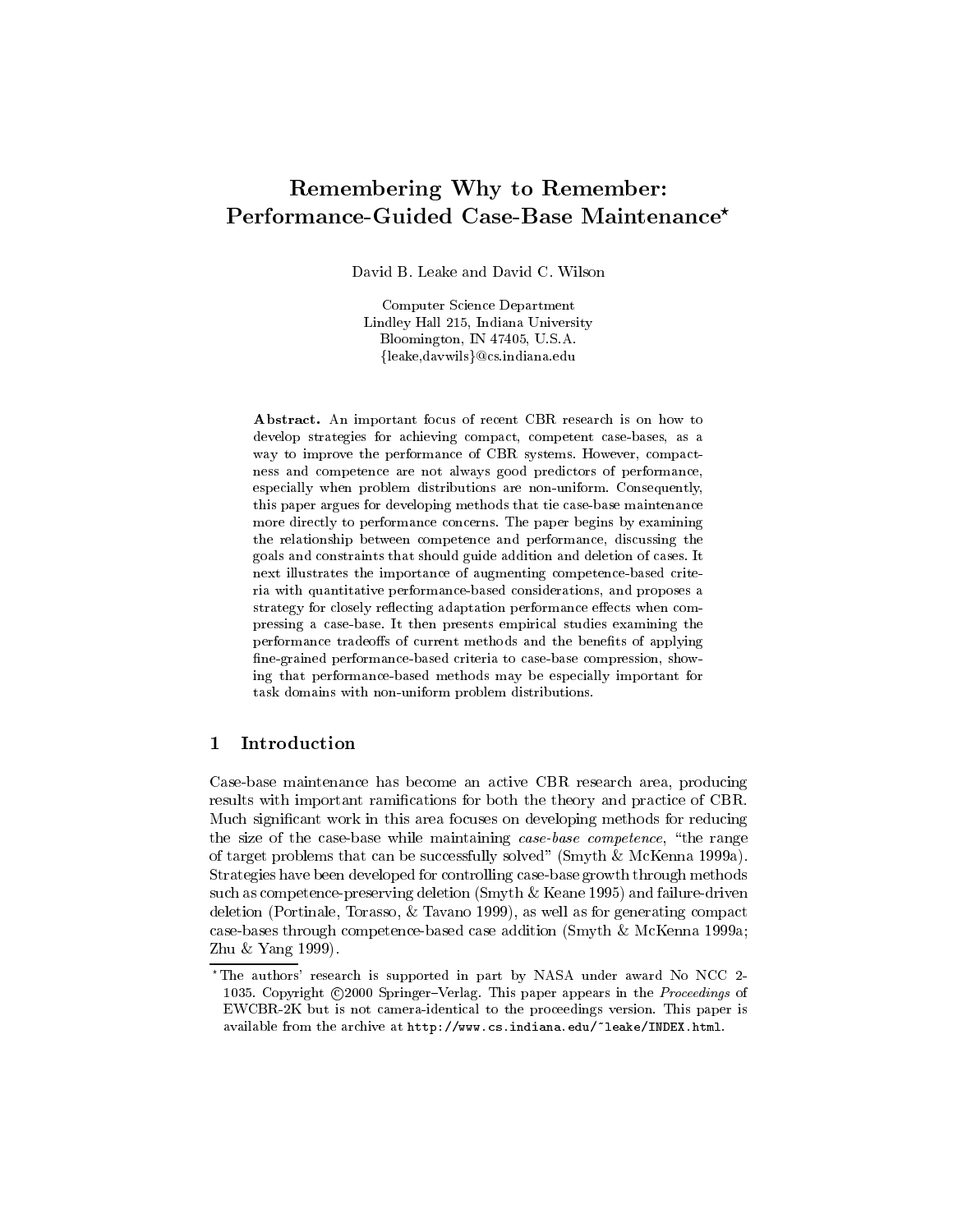The goal of achieving compact competent case-bases addresses important performance objectives for CBR systems. First, sufficient competence is a *sine* qua non for performance: no CBR system is useful unless it can solve a sufficient proportion of the problems that it confronts. Second, compacting the case-base may help to increase system efficiency by alleviating the utility problem for retrieval (Francis & Ram 1993; Smyth & Cunningham 1996). As an added benefit, compact case-bases decrease communications costs when case-bases are used as vehicles for knowledge sharing or are transferred in distributed CBR systems (cf. (Doyle & Cunningham 1999)).

However, case-base compactness is only a proxy for performance in a CBR system, rather than an end in itself. For example, decreased retrieval cost from a smaller case-base may be counterbalanced by increased adaptation costs or decreased quality. Thus optimizing the performance of a CBR system may require balancing tradeoffs between competence, quality, and efficiency (Portinale, Torasso, & Tavano 1999; Smyth & Cunningham 1996). In addition, adjusting the case-base to optimize performance may require reasoning about the system's performance environment, taking into account that patterns in problem distribution make some cases more useful than others (Leake & Wilson 1999). Consequently, effective maintenance requires remembering  $why$  cases are being remembered (or forgotten)—to serve the overall performance goals of the CBR system for a given task—and optimizing maintenance decisions accordingly. Now that research on case-base competence is becoming mature, we believe that the time is ripe to make performance criteria play a more direct role in guiding case addition and deletion.

This paper examines the benefits of using fine-grained performance metrics to directly guide case addition and deletion, and presents initial experiments on their practicality. The paper begins by discussing the competence/performance dichotomy and the factors that should guide case-base maintenance. It then illustrates the importance of adding direct performance considerations to maintenance strategies, by showing that in some cases, increased performance can be achieved without sacrificing either competence or compactness. It next presents a performance-based metric, guided by cases' contributions to adaptation performance, to guide case addition and deletion. Experiments examine the common alternative practice of reflecting performance with fixed adaptation effort thresholds, illuminating tradeoffs in adaptation cost and case-base compression, and then compare the effects of competence-based and performance-based strategies. Our results show that performance-based deletion strategies are especially promising for non-uniform problem distributions, which have received little attention in previous analyses of case-based maintenance, but which are often important in real-world contexts.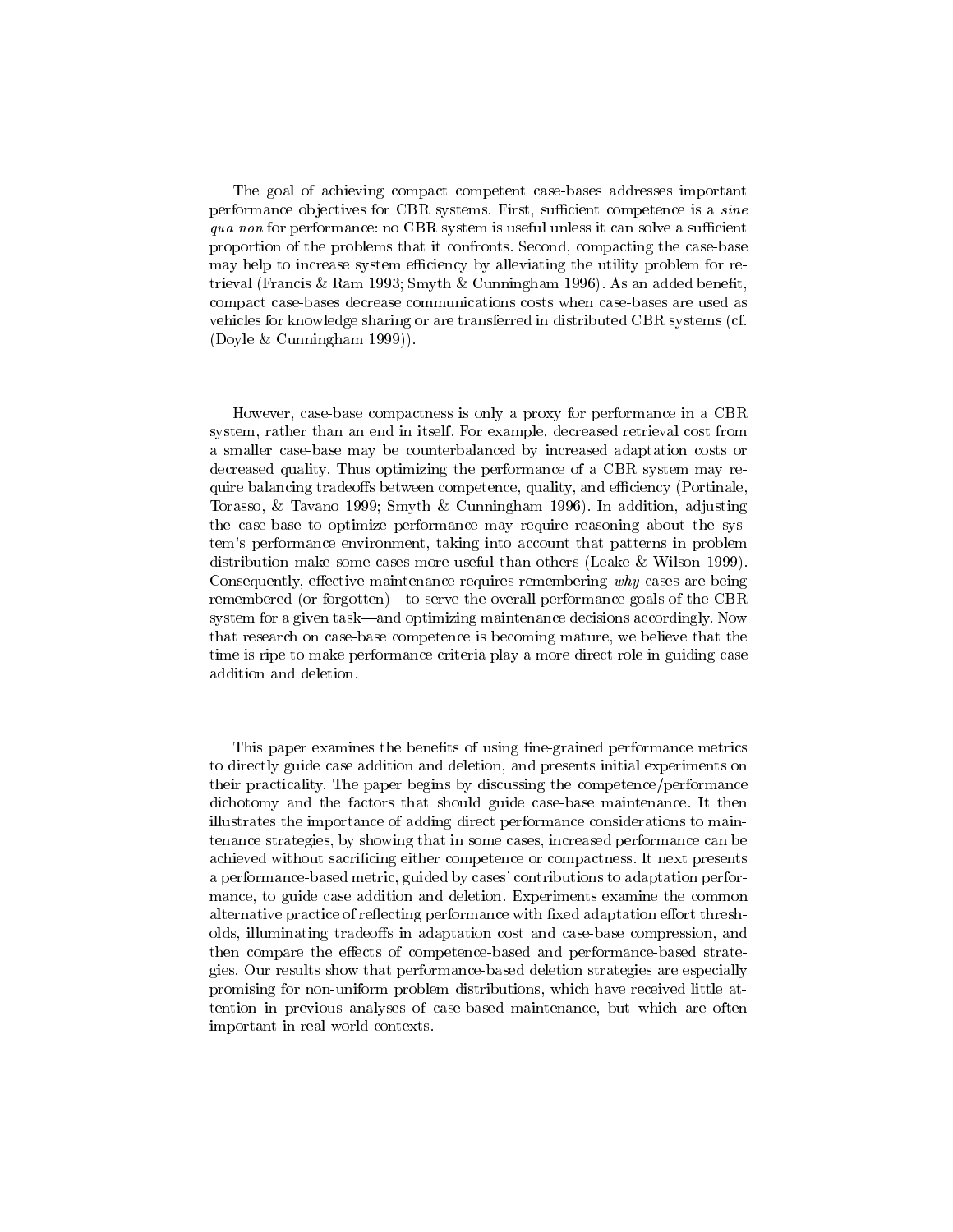## 2 The Competence-Performance Dichotomy

Case-base maintenance is fundamentally driven by performance concerns. For example, Leake and Wilson's (1998) definition of case-base maintenance is explicitly performance-related:

Case-base maintenance implements policies for revising the contents or organization of the case-base in order to facilitate future reasoning for a particular set of performance ob jectives.

In this definition, the performance measure evaluates the performance of a particular CBR system for a given initial case-base and sequence of target problems.

To relate the competence and performance of CBR systems, it is useful to revisit the notions of competence and performance. When Chomsky (1965) for mulated the original competence-performance dichotomy in linguistics, he used competence to describe the "in principle" abilities of an ideal speaker, unaffected by factors such as processing limitations, and used performance to describe how language was actually used by real speakers under real constraints in real situations. "Competence" in CBR has a specialized meaning—the range of target problems that a system can solve (Smyth & McKenna 1999a)—but the idea of "problems that a system  $can$  solve" can be taken to reflect an idealized competence. For example, if retrieval and adaptation time are allowed to be arbitrarily long, the competence of the case base for a sequence of input problems depends only on the "in principle" adequacy of system knowledge.

In practice, processing constraints are important, and current case-base competence research often reflects them in adaptation effort thresholds, which treat a case to be "adaptable" to solve a problem only if it can be adapted within a fixed limit on the number adaptation steps allowed (e.g., (Portinale, Torasso, & Tavano 1999; Zhu  $\&$  Yang 1999)). Defining competence in terms of cases within the adaptation threshold combines one aspect of "idealized" competence (that the set of cases can be partitioned into adaptable and non-adaptable cases, with all adaptable cases treated as being equivalent) with the pragmatic concerns reflected in guaranteeing an upper bound on the required adaptation effort.

This paper argues for a finer-grained approach, which we call *performance*based, to make its decisions directly reflect expected impact on top-level performance goals (in these examples, goals for processing efficiency). In order to develop this approach, we first identify the relevant performance goals and their relationships.

### 3 Performance Goals for Case-Base Maintenance

In general, there will be multiple performance measures for a CBR system, and there is no guarantee that all of them canbe maximized simultaneously. In order to balance these measures to achieve the best overall performance, it is useful to distinguish top-level goals from goals that are only instrumental, rather than targets in themselves. For example, the goal of decreasing case-base size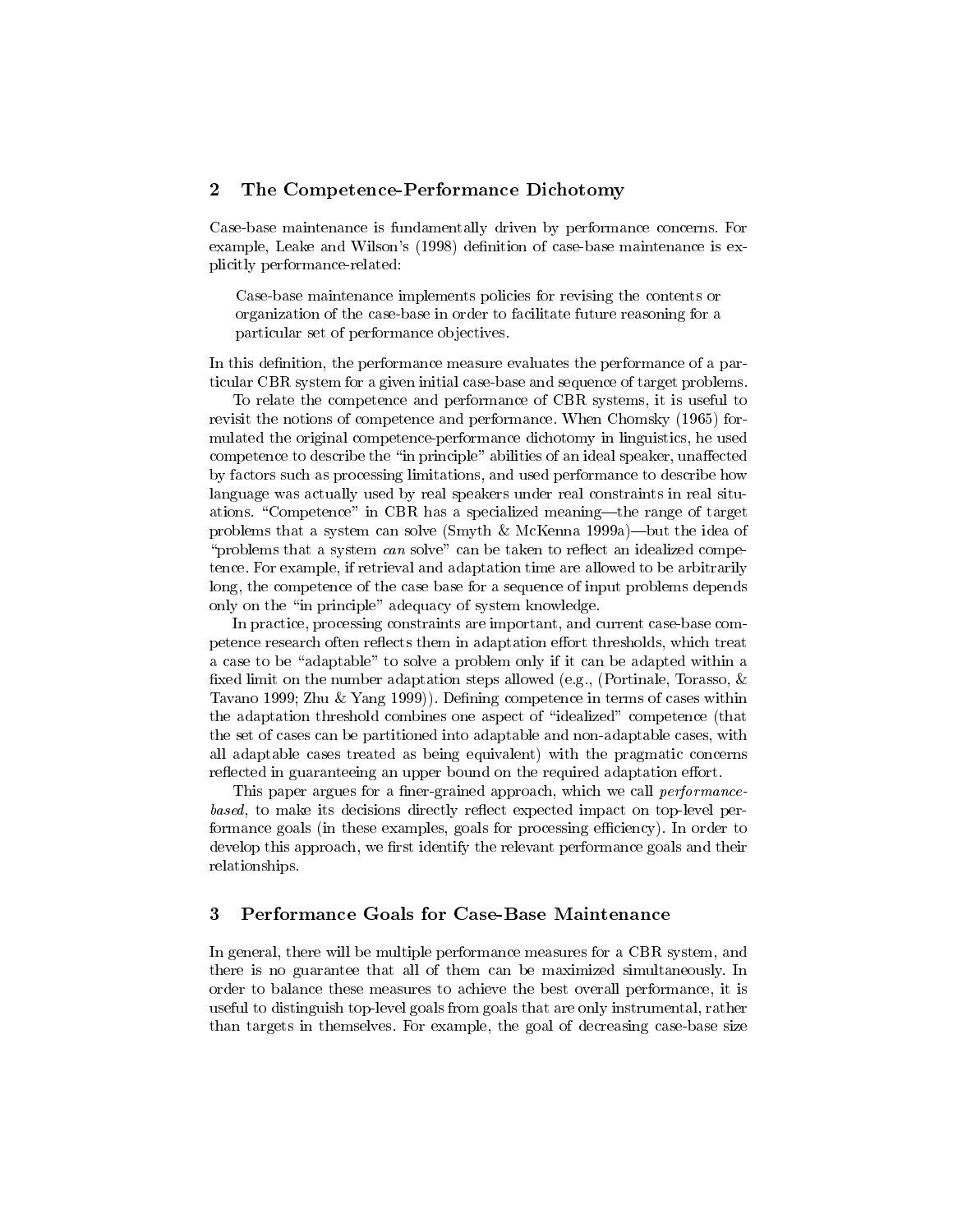is not pursued for its own sake (provided space is available), but instead, as an instrumental goal of the higher-level goal to decrease retrieval time. Decreasing retrieval time is itself an instrumental goal to the top-level performance goal of improving problem-solving speed. A maintenance system that recognizes that compactness is an instrumental goal, rather than a top-level goal, can make better decisions about how to manage compactness compared to other goals, for example, by sacrificing compactness when it improves performance. However, when compactness is used as a proxy for efficiency and simply maximized, the maintenance process may miss better opportunities to maximize efficiency.

Smyth and McKenna (1999) define three types of top-level goals for CBR systems:

- 1. Problem-solving efficiency goals (e.g., average problem-solving time)
- 2. Competence goals (the range of target problems solved)
- 3. Solution quality goals for problems solved (e.g., the error level in solutions)

Any case addition/deletion strategy must be shaped by these goals and the acceptable tradeoffs between them. In addition, we note that addition and deletion strategies are also guided by the following constraints:

- 1. Case-base size limits (if any)
- 2. Acceptable long-term/short-term performance tradeoffs
- 3. The availability of secondary sources of cases
- 4. The expected distribution of future problems

For example, Smyth and Keane's (1995) competence-preserving deletion strategies reflect all of these constraints. Their deletion process keeps the case-base within acceptable size limits (constraint 1); their competence-guided choices are intended to minimize the loss of future coverage (constraint 2); their methods' deletion choices assume a uniform distribution of problems (constraint 3); and no other sources of cases are available for recovering deleted information (constraint 4), making preservation of competence a key concern. Other instantiations of these constraints would give rise to different strategies. For example, if short-term performance is crucial and long-term is less important, and current problems are concentrated in a small part of the case-base, it may be acceptable to sacrifice current competence and build it back through future learning. By their very nature, competence criteria aim at maximizing coverage, rather than trading off coverage and efficiency based on the expected problem distribution, but as we show later in the paper, making such tradeoffs may be useful for non-uniform problem distributions.

#### The Value of Performance-Based Criteria  $\overline{\mathbf{4}}$

Making the right decisions about cases to retain requires augmenting competence criteria with consideration of the performance effects of alternative cases. Usually this is thought of in terms of achieving a better tradeoff between competence and efficiency. However, in some situations, performance considerations can even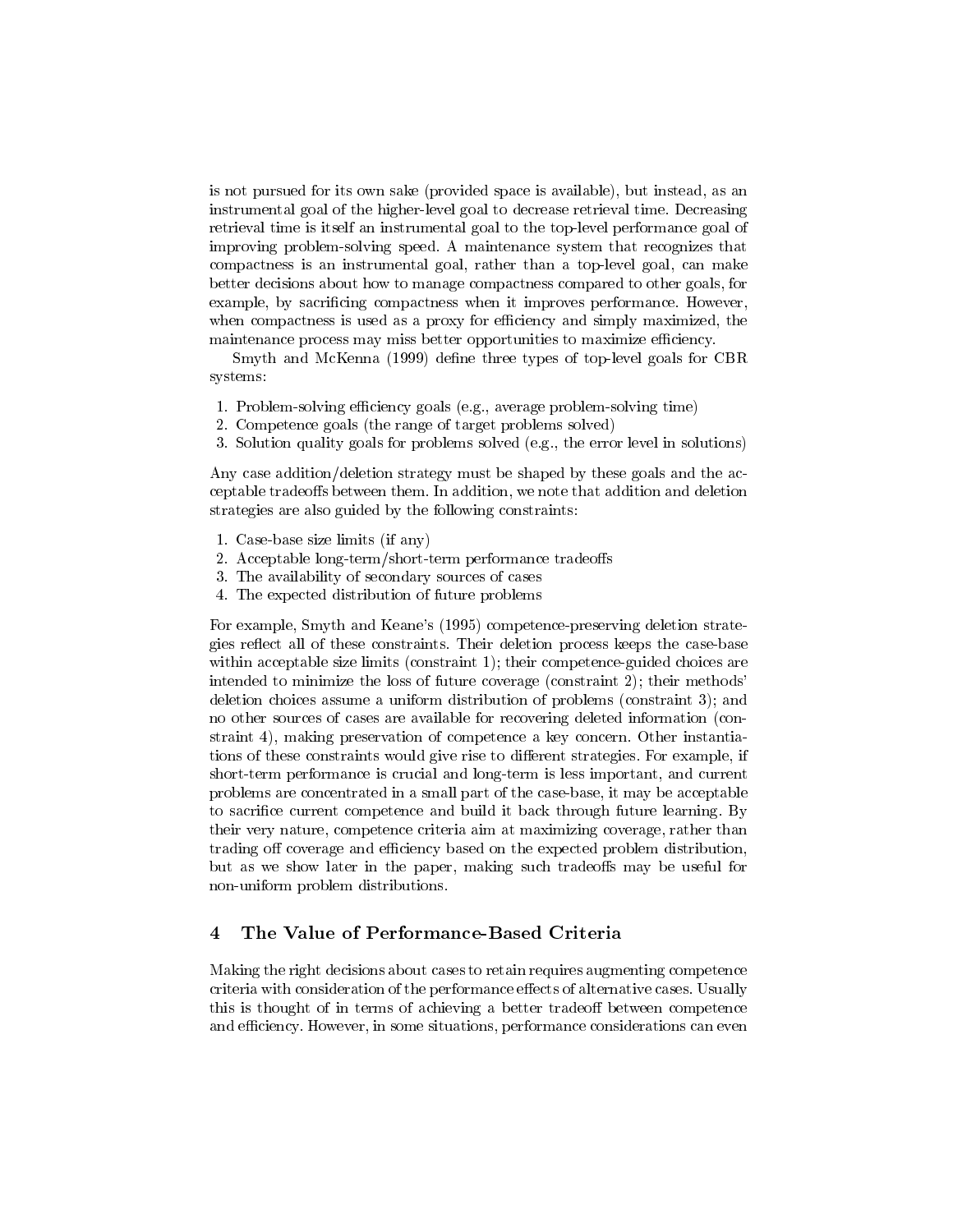

Fig. 1. Three example cases and their coverage.

improve efficiency without loss of competence or compactness. We illustrate this with a simple example.

For this example, we assume the most easily adaptable case is always retrieved for each problem, and that the case-base is built by from a set of candidates by a greedy algorithm which, for each step, adds the candidate case that provides the greatest increment to competence, until achieving full coverage (Zhu&Yang 1999). Consider building a case-base from 3 cases, A, B, and C as shown in Figure 1. The line segment at the bottom of the figure represents the problem space, where problems are associated with points on the line. (For example, problems could be the desired yield strength for a metal, and solutions the manufacturing processes to obtain it.) Suppose that if case  $C_1$  solves problem  $p_1$ , the cost to adapt  $C_1$  to solve a new problem  $p_2$  is  $\alpha|p_1 - p_2|$ , for some fixed  $\alpha > 0$ .

The horizontal positioning of  $A$ ,  $B$ , and  $C$  along the problem axis reflects the specific problems that each one solves, and the horizontal intervals adjacent to each case reflect the space of problems that it can be adapted to solve, given the system's adaptation knowledge. The interval surrounding A is an open interval on the right; case A cannot be adapted to solve the problem solved by case C. All other endpoints are closed. To build the case-base, a greedy competence-based case addition algorithm selects first case A first and then case C, resulting in the case-base  $CB_1 = \{A, C\}$ , which provides maximal competence. We note, that  $CB_2 = \{B, C\}$  provides the same competence.

If the problem distribution is uniform, it can be shown that the difference between the expected adaptation cost for solving problems using case-base  $CB_1$ instead of  $CB_2$  is  $\alpha D_2(D_1 - D_2/4)/(D_1 + D_2 + D_3)$ . If we fix  $D_2$  and  $D_3$  and let  $D_1 \rightarrow \infty$ , the expected average adaptation cost difference goes  $D_2$ . (Intuitively, almost all problems will then fall to the left of case B, and those problems will be  $D_2$  closer to case B than to case A.) Thus for this example, there are two competing case-bases with the same competence and the same size, but with different performance, so it is only possible to choose between them based on performance, not competence or compactness—and in fact, a competence-based greedy case addition algorithm picks the wrong one. This example demonstrates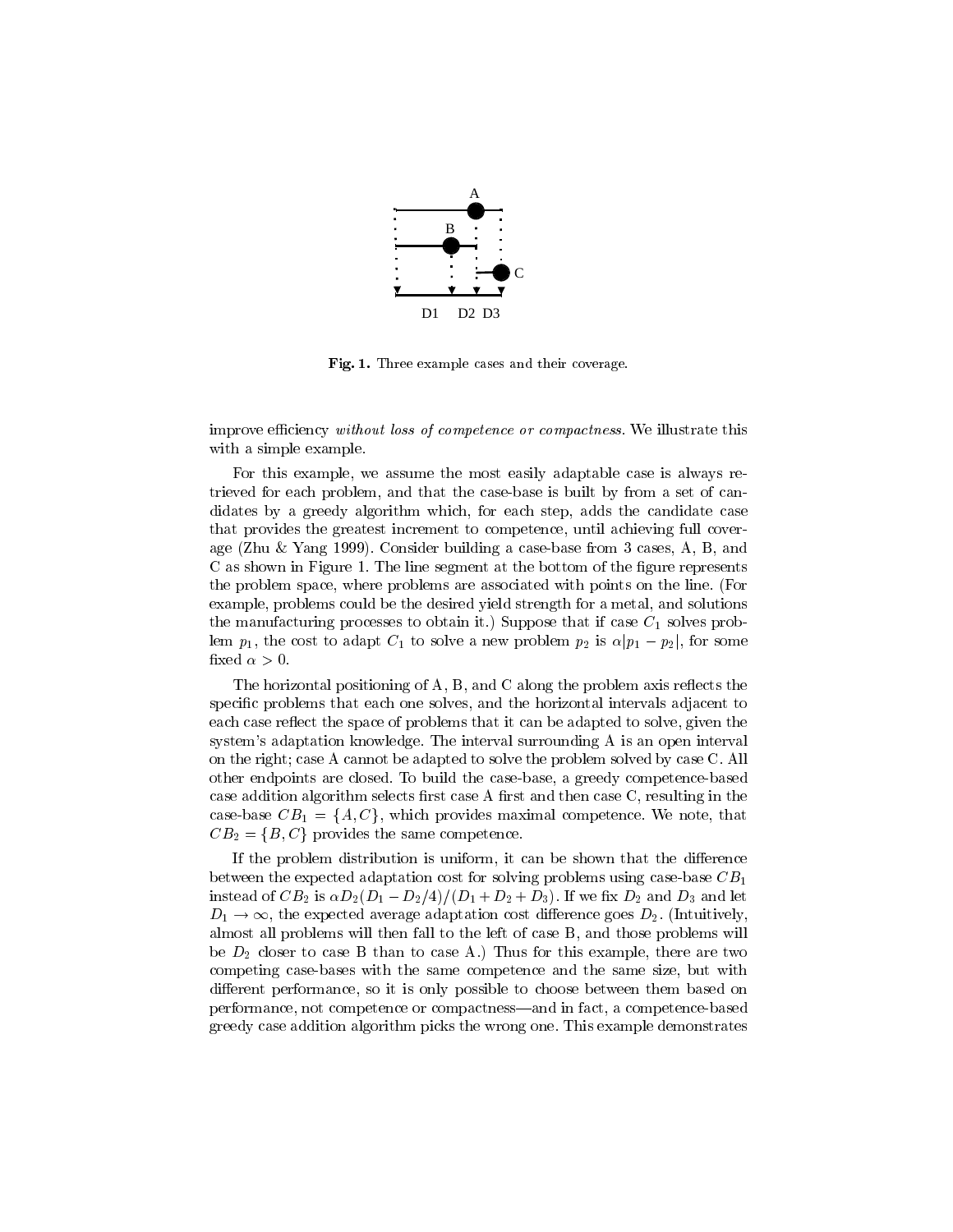that performance-based considerations, distinct from competence and compactness, can play an important role in case-base selection.

### 5 A Performance-Based Metric for Case Selection

This section describes a strategy for performance-based case selection, inspired by Smyth and McKenna's (1999a) RC-CNN algorithm. That algorithm compacts case-bases using a compressed-nearest-neighbor (CNN) algorithm (Hart 1968) whose inputs are ordered by a relative coverage  $(RC)$  metric, to give priority to cases expected to make the largest competence contributions. By analogy to the RC metric, which estimates each case's unique contribution to the competence of the system, we have developed a relative performance (RP) metric aimed at assessing the contribution of a case to the adaptation performance of the system.

Our RP metric depends on two standard definitions from case-base competence research, the coverage set of a case (the set of problems from the target set that the problem solves) and the reachability set of a problem (the set of cases that solve that problem). It also depends on the representativeness assumption that the contents of the case-base are a good approximation of the problems the system will encounter (see  $(Smyth \& MeKenna 1999a)$  for full definitions and discussion), but can be weighted to reflect different expected problem frequencies.

The RP value for a case reflects how its contribution to adaptation performance compares to that of other cases. To approximate the benefit of adding the case to the case-base, we first assume that the similarity metric will accurately select the most adaptable case for any problem. For each case that might be added to the case-base, we estimate its contribution to adaptation performance. We have explored a number of metrics, including a \performance benefit" (PB) metric estimating the actual numerical savings that the addition of each case provides. However, best results were obtained by considering a case's relative adaptation performance, the percent savings it provides compared to the worst alternative case that solves the problem. If we let  $R$  $\mathcal{S}(c|c)$  stand for  $ReachabilitySet(c') - \{c\}$ , for a fixed case-base CB we define:

$$
RP(c) = \sum_{c'} 1 - \frac{AdaptCost(c, c')}{max_{c'' \in RS(c', c)}AdaptCost(c'', c')}
$$

This metric can be used to guide either case addition—favoring cases with high RP values—or case deletion—favoring cases with low RP values. By adding an additional weighting factor, reflecting the expected probability of new problems similar to those in the case-base being encountered in the input stream, this formula can reflect expected problem distributions. Even if the distribution is not known completely, this adjustment can refine case selection to improve performance for likely "hot spots" in the case-base (Leake  $\&$  Wilson 1999).

Because the actual relative performance of a particular case depends on the other cases in the case-base, using completely accurate RP values to guide case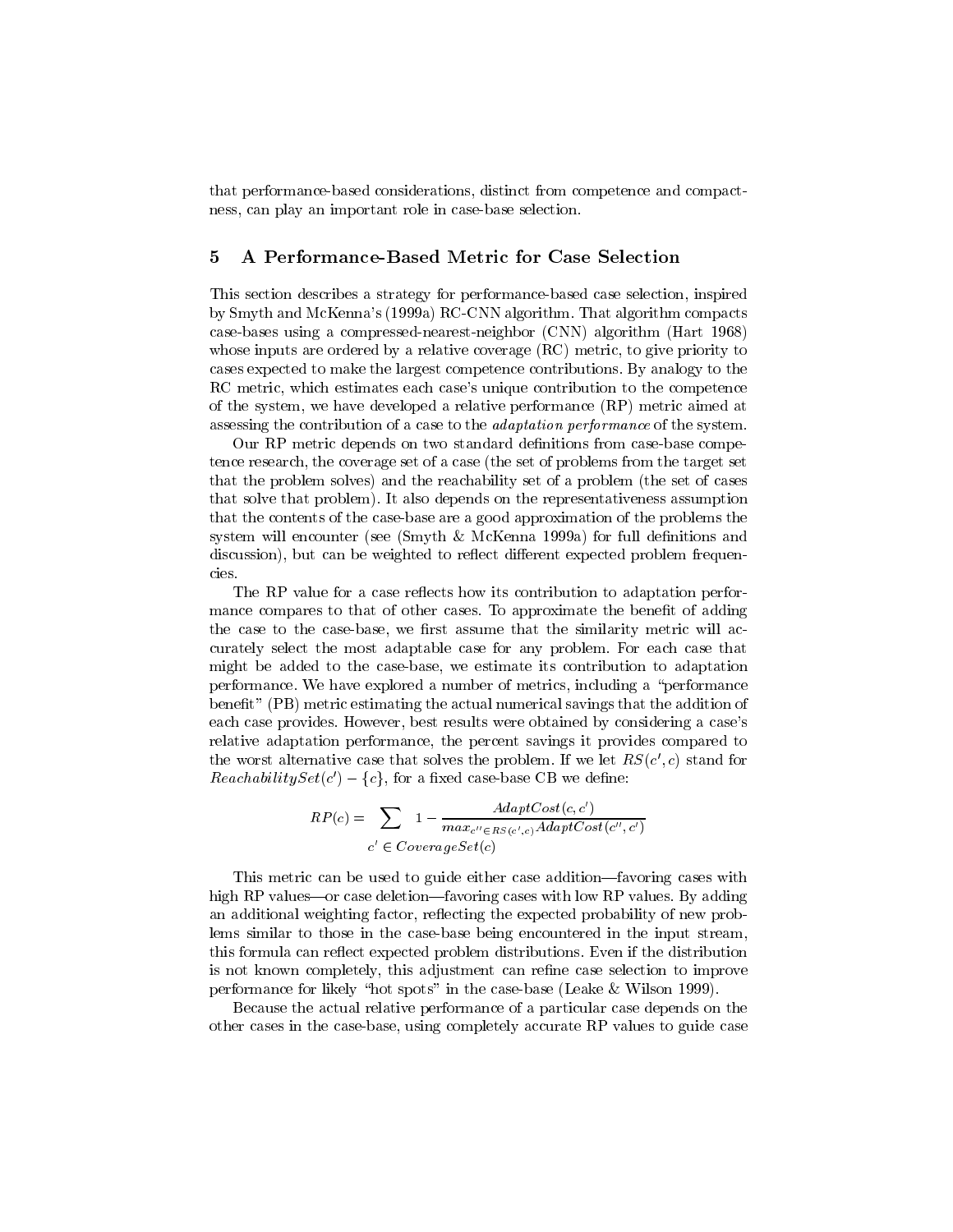deletion would require recalculating RP values after additions or deletions, which could be extremely expensive. A more practical alternative, which we will refer to as RP-CNN, is to do a one-time RP calculation, and then to use that estimate to order the cases presented to CNN, analogously to RC-CNN. A key question is whether this approximate information is sufficiently accurate to improve performance. We test RP-CNN and compare its effects to RC-CNN in Section  $6.3$ .

#### 6 Experimental Results 6

To explore the relationships between compactication strategies and performance, we conducted four experiments. These examine (1) how the choice of adaptability thresholds affects system performance,  $(2)$  the tradeoffs between compressed case-base size and expected adaptation costs for CNN, (3) the performance obtained by RC-CNN compared to RP-CNN for uniformly-distributed problems, and (4) their comparative performance for non-uniformly distributed problems.

The experiments were conducted in a simple path planning domain that models an inter-/intra-city transportation network. Concentrated areas of local connectivity represent cities. Paths are viewed as different modes of transport between locations; they do not correspond directly to grid lines but do reflect the grid distance between location points. Models are generated randomly, based on specications of the number and size of the cities, the number of locations in each city, the minimum distance between cities, and the maximum number of paths connecting locations. The model generator ensures that all locations are reachable through some path from all other locations, if necessary adding paths to ensure connectivity.

The planner combines case-based planning with a generative (breadth-first) path planner to adapt cases by extending their paths. This enables natural control over the allowable adaptation, by setting a threshold on the allowed number of adaptation steps. Path cases represent the starting and ending locations, the path between them, and the path distance. Cases are retrieved based on minimizing the combined distance between the starting and ending locations in a case and new travel problem.

### 6.1 Performance Effects of Competence Coverage Thresholds

Competence-preserving addition and deletion methods must determine the competence contributions of cases, which depends on the system's ability to retrieve and adapt particular cases. As described previously, the adaptability judgment is often based on an adaptation threshold, with all cases that can be adapted within the threshold treated as equally adaptable to the problem. This blurs the adaptability differences between particular cases, sacrificing some ability to select high-performance cases. The first experiment examines affects the performance of case-bases generated by RC-CNN for different thresholds.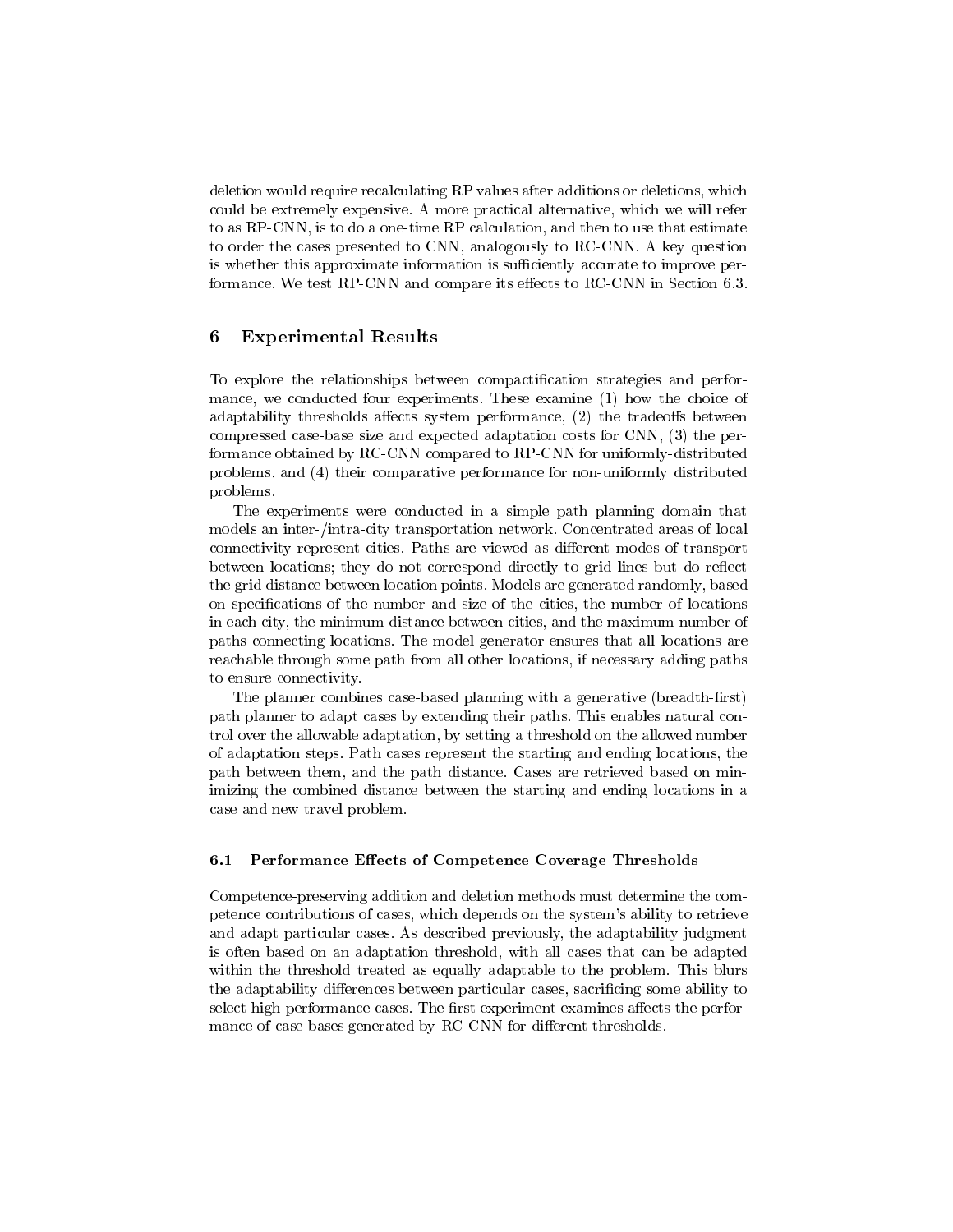

Fig. 2. Adaptation effort as a function of threshold (left), and reduced case-base size as a function of threshold (right), for RC-CNN compression.

For each test, we generated a model consisting of 3 city areas of size 20 by 20, with 40 locations in each city. We randomly generated case-bases of sizes 1000, 750, 500, and 250 from the possible starting and ending location pairs in the model. Each case-base was then reduced in size by the RC-CNN method, and the reduced case-base was tested with 100 randomly selected probes from the model space. Each test was repeated 10 times, selecting a new initial case-set and test probes for each trial and averaging the results.

Higher threshold values increase the variance in adaptation costs for problems that a case covers, decreasing pressure to add nearby cases. Consequently, we expected adaptation performance to decrease as the threshold values increased. This basic trend appears in the results in the left side of Figure 2, which shows average adaptation effort on the test problems as a function of the threshold. This effect is seen across all case-base starting sizes, but lower thresholds were better at exploiting the range of cases in large case bases, selecting closer cases (resulting in lower adaptation costs). Our explanation is that all the case-bases in our experiments were large enough to provide adequate coverage, but that, at high thresholds, case choice was not sufficiently selective to take full advantage of the wider choice of cases by choosing better case distributions.

#### Compressed Size vs. Adaptation Cost Tradeoffs 6.2

The previous experiment illustrates how adaptation effort thresholds used by RC-CNN can affect the adaptation effort required for a system to solve problems. However, required adaptation effort is not the only concern: There is a tradeoff because lower thresholds decrease the range of problems that each case can be used to solve, making us expect less compression to be possible for a given competence level. In this experiment we observe the effects of different case threshold levels on the case-base size obtained using RC-CNN.

Using the basic experimental procedure described previously, we determined the resulting case-base size at four different threshold levels, from 1 to 10, for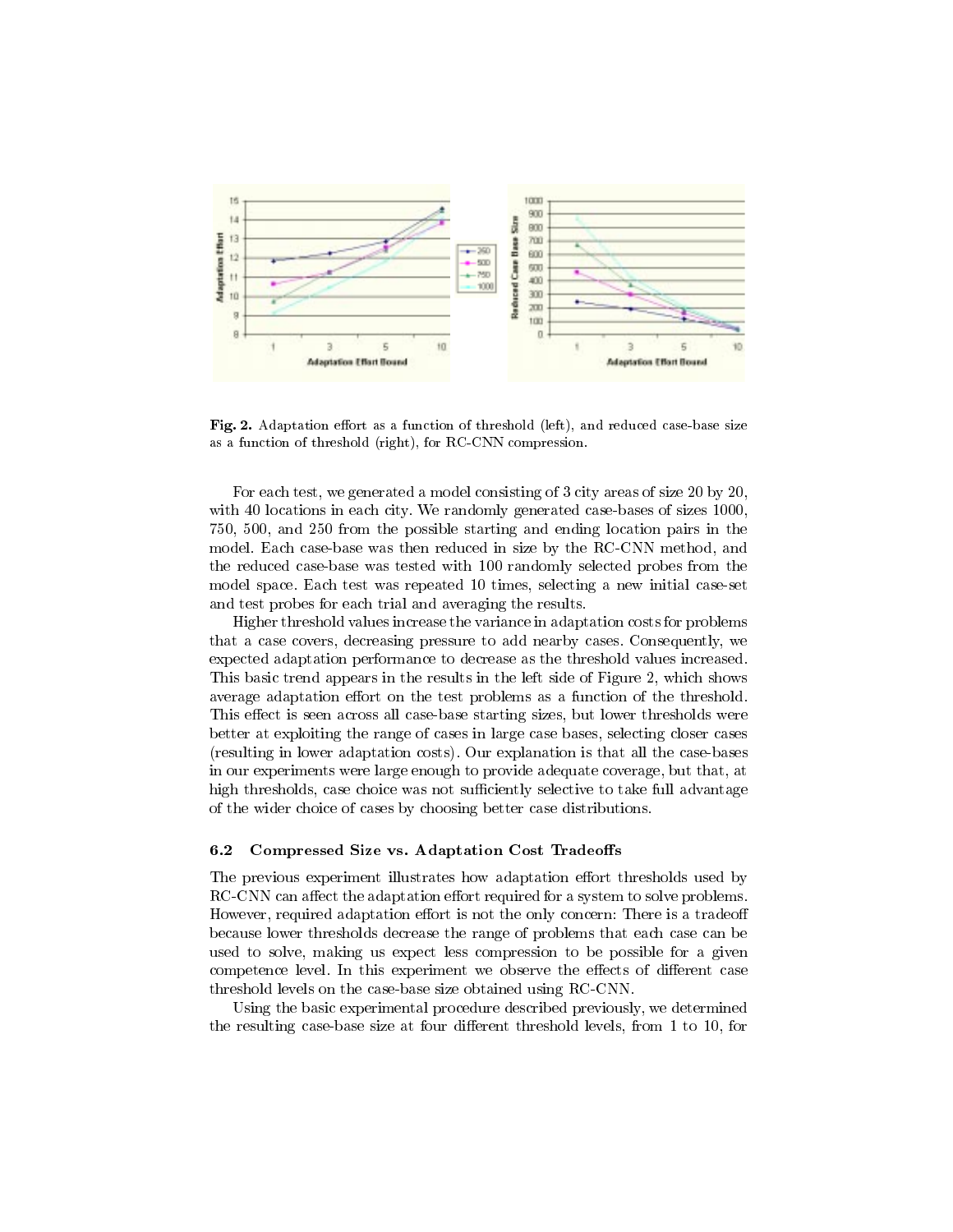initial case-bases of 250, 500, 750, and 1000 cases. We expected that as the adaptation threshold increased, the size of the case-base produced by RC-CNN would decrease. We expected that the resulting size would be ordered by the sizes of the case-bases, with the greatest compression being achieved for large case-bases. These predictions are borne out in the right side of Figure 2.It is interesting to note the very substantial compression ratio achieved for a threshold of 10.

### 6.3 Comparing CNN, RC-CNN and RP-CNN for Uniform Case Distributions

A third experiment compared the effects of basic CNN, RC-CNN, and RP-CNN on case-base compression and adaptation efficiency, using the same basic procedure and starting with a case-base of size 1000, with adaptation boundary of 5. For CNN, the mean case-base size was 262, for RC-CNN, 204, and for RP-CNN, 284. With a uniform distribution of test problems, mean adaptation cost for CNN was 2.96, for RC-CNN was 3.19, and for RP-CNN was 2.87. Thus as expected, RP-CNN provided some gains in efficiency at a cost of increased casebase size, while RC-CNN provided substantial gains in case-based compression at the expense of some efficiency. This provides partial independent confirmation for the results of (Smyth & McKenna 1999a).

Although RP-CNN achieved slightly better performance than the other methods, more experiments are needed (e.g., to compare the performance achieved when the size of the resulting case-bases is held constant). We have a number of refinements in mind that we expect to improve performance for the RP metric, as well as for making the RP recalculation process more efficient, in order to be able to use more accurate RP values at each step rather than relying on a single static approximation calculated at the start of processing.

### 6.4 RC vs. RP Deletion for Non-Uniform Case Distributions

In order to test the performance of our metric under non-uniform problem distributions, we designed an experiment in which routes with origin and destination in certain cities are requested more frequently. Both the number of cities that comprise the high traffic area and the frequency of requests for routes in that area are parameters of the experiment. At the beginning of the experiment, a subset of cities of the desired size is selected at random, and routes that start from and end in those cities are considered high-traffic routes. Test probes are randomly generated from the high-traffic areas in proportion to the specified frequency, with the remaining probes randomly generated from the lower-traffic areas.

Using the same model setup as in the earlier experiments, we tested conditions in which one and two of the three cities comprised the high-traffic routes. We ran the experiments with a 95 percent frequency rate for high-traffic probes, using the RP metric, with a weight factor to reflect the probability of a particular problem occurring (based simply on whether the problem was in a high-traffic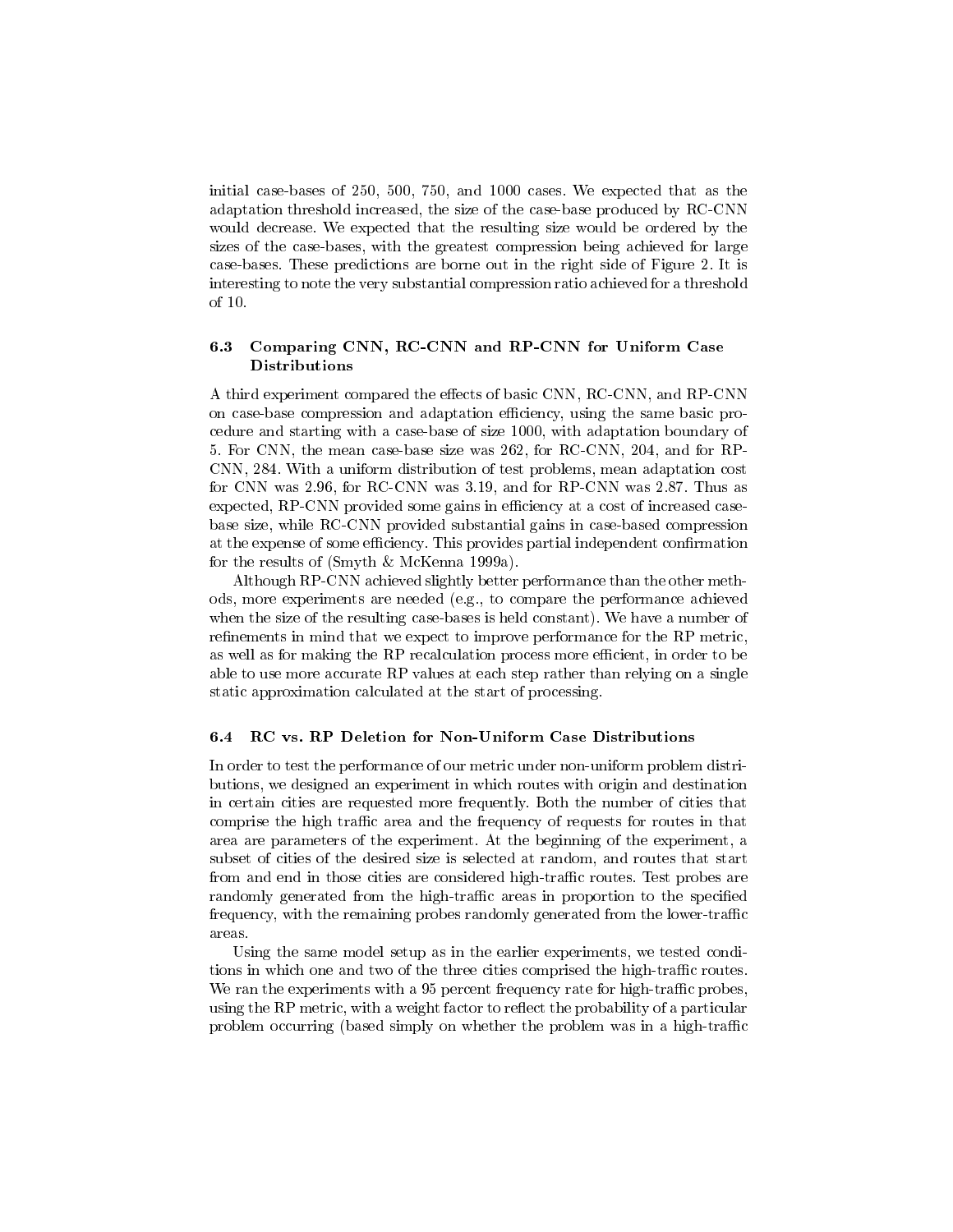

Fig. 3. Average adaptation effort for non-uniform case distributions.

area, and the probability of problems in that area). We evaluated effects on compression by case deletion, first running CNN to determine a target size for the compressed case-base, then ordering the candidate cases according to the metric being tested (RC or RP), and deleting the least desirable cases according to the metrics, until reaching the determined size. Here we expected to see greater performance benets for RP than in the previous experiment, because RC focuses on coverage alone, while the revised RP favors useful cases in hightraffic areas. This was borne out in our results, which are shown in figure 3 for two experimental configurations: one high-traffic area and two low-traffic areas of equal size  $(1/3)$ , and two high-traffic areas and one low-traffic area  $(2/3)$ , for RC-CNN using an adaptation threshold of 10. The graph shows the median effort to solve cases after reduction of the case-base, for cases within the adaptation limit, for initial case-base sizes ranging from 250 to 1000 cases. For all but one test, performance with RP surpasses RC. Benefits are strongest with more focused areas  $(1/3)$ , and benefits of RP appear to increase with larger initial case-bases, perhaps because the wide range of cases allows RP to fine-tune its choices.

#### $\overline{7}$ 7 Comparison to Previous Research

The importance of utility-based considerations for maintenance is well-known. Smyth and Keane's (1995) seminal competence work, for example, proposes footprint-utility deletion, in which case deletion decisions are based first on competence categories and then on utility. Smyth and Cunningham (1996) examine the tradeoffs between coverage, quality, and efficiency, illustrating how case-base size can affect retrieval and adaptation costs, as well as quality. van Someren, Surma, and Torasso (1997) suggest using on a cost model for the CBR system to guide decisions about the size of the case-base.

Portinale, Torasso and Tavano (1998) present a case deletion strategy aimed at favoring useful cases in a combined CBR-MBR system. Their method replaces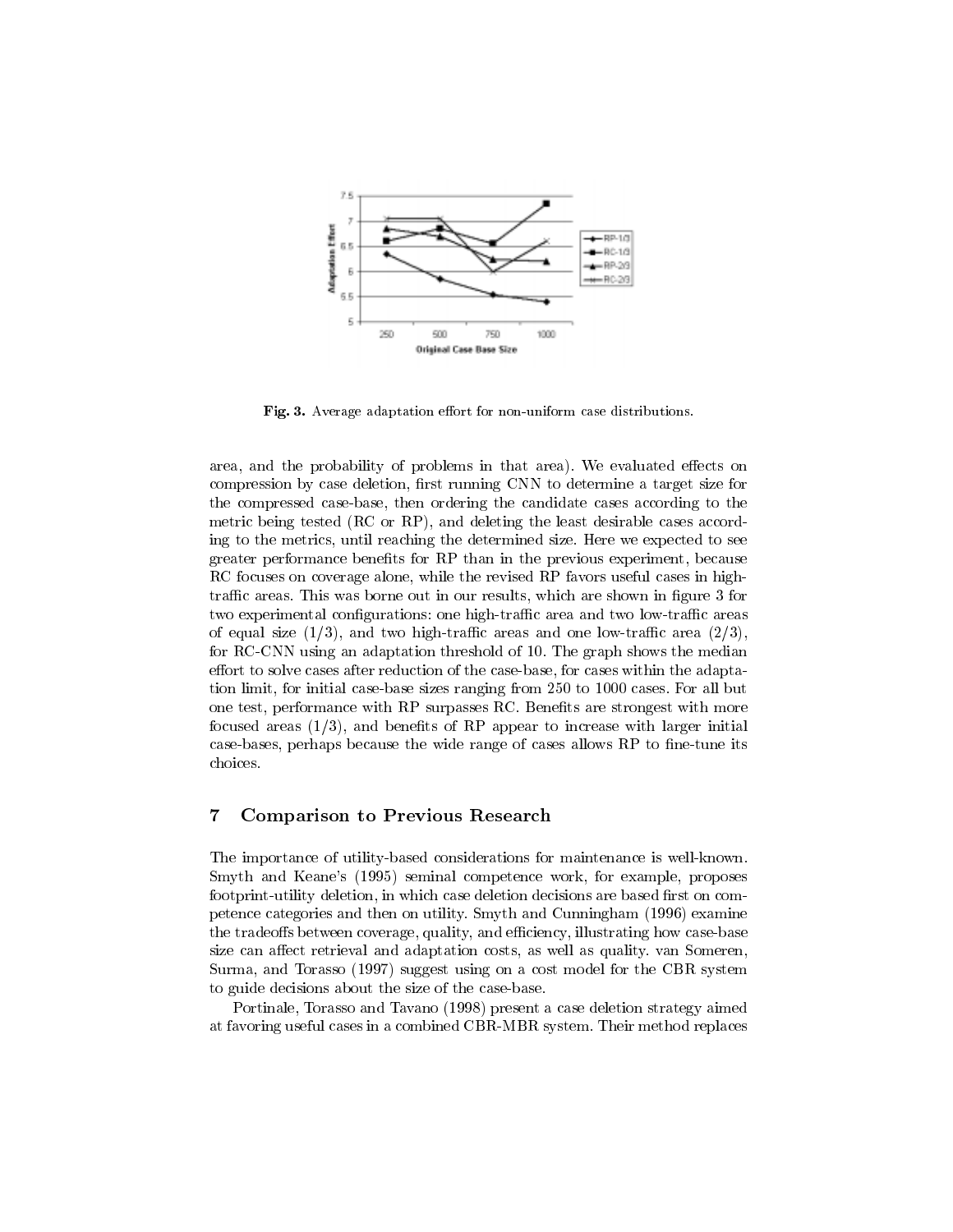old cases with new cases solved by the MBR system, provided the new case covers the problem of the replaced case, within a fixed adaptation effort threshold, and requires more effort than the case being replaced. The Learning by Failure with Forgetting strategy (Portinale, Torasso, & Tavano 1999) applies another heuristic, periodically deleting cases that have remained unused longer than a predefined time window and "false positive cases." These are valuable heuristic methods, but differ from the RP metric's more quantitative approach, which balances the expected future performance contributions of alternative cases in the global context of competing cases in the case-base, rather than assessing cases independently.

As discussed previously, the framework here is based on the competence modeling framework of (Smyth & McKenna 1999a). We agree with the importance of competence criteria, and plan to develop combined competence/performance metrics for tuning the maintenance process to achieve a desired balance between competence and performance concerns. For example, in a combined CBR+MBR system that can solve any problem from scratch, it may be appropriate to base maintenance decisions solely on efficiency, but in a domain where it is impossible to reconstruct deleted cases, competence concerns should receive considerable weight.

#### **Conclusion** 8

An important current of CBR research studies how to develop strategies for achieving case-bases that are competent and compact, as a proxy for good system performance. This paper has presented an argument for integrating performance considerations more directly into case addition and deletion procedures, in order to allow finer-grained optimization of case-base contents. The paper shows that the relationship between competence, compactness and adaptation performance is more subtle than a simple tradeoff-in some circumstances, adaptation performance can be increased without sacrificing competence or compactness motivating the search for ways to refine case addition and deletion procedures to improve performance results. It also presents empirical studies demonstrating relationships between competence criteria, adaptation performance, and case-base size, as well as an initial step towards developing a performance-guided metric for estimating the performance value of adding a case to a case-base.

Much remains to be done in refining this approach and providing a richer model. Such work includes refining the performance metric; performing more theoretical and empirical analyses of the tradeoffs and factors involved, considering both retrieval and adaptation costs; and combining competence and performance metrics to achieve metrics that balance both factors as desired. However, we believe that just as the direct connection of retrieval criteria to adaptation abilities led to important progress (Smyth & Keane 1998), the direct connection of case-base construction to performance criteria promises important advances for case-base maintenance research.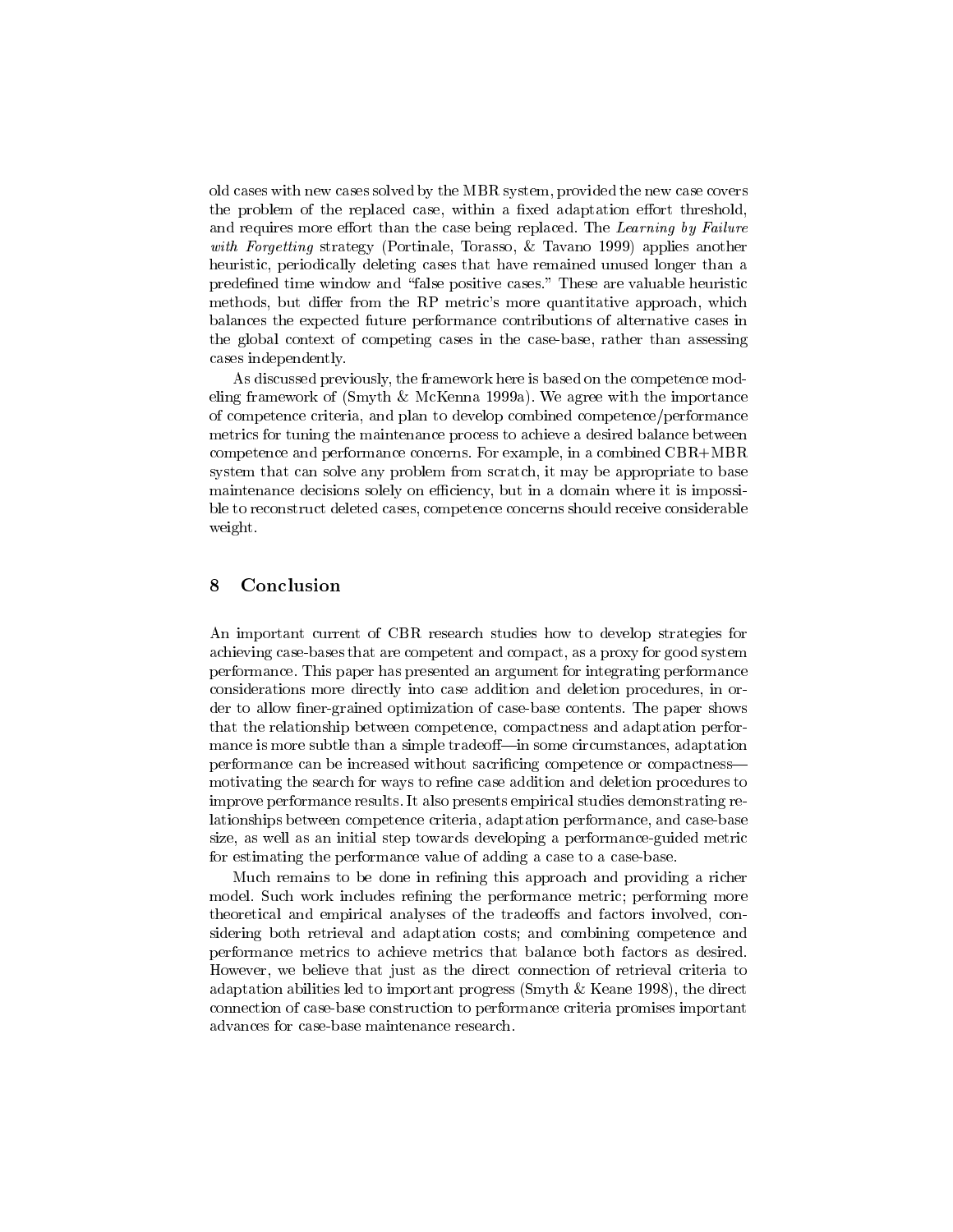## References

Chomsky, N. 1965. Aspects of the Theory of Syntax. Cambridge, MA.: MIT Press.

Doyle, M., and Cunningham, P. 1999. On balancing client-server load in intelligent web-based applications involving dialog. Technical Report TCD-CS-1999-25, Trinity College Dublin.

Francis, A., and Ram, A. 1993. Computational models of the utility problem and their application to a utility analysis of case-based reasoning. In In Proceedings of the Workshop on Knowledge Compilation and Speed-Up Learning.

Hart, P. E. 1968. The condensed nearest neighbor rule. IEEE Transactions on Information Theory  $14:515-516$ .

Leake, D., and Wilson, D. 1998. Case-base maintenance: Dimensions and directions. In Cunningham, P.; Smyth, B.; and Keane, M., eds., *Proceedings* of the Fourth European Workshop on Case-Based Reasoning,  $196-207$ . Berlin: Springer Verlag.

Leake, D., and Wilson, D. 1999. When experience is wrong: Examining CBR for changing tasks and environments. In Proceedings of the Third International Conference on Case-Based Reasoning, 218-232. Berlin: Springer Verlag.

Portinale, L.; Torasso, P.; and Tavano, P. 1998. Proceedings of the thirteenth european conference on artificial intelligence. In Dynamic Case Memory Management, 73-77. Chichester: Wiley.

Portinale, L.; Torasso, P.; and Tavano, P. 1999. Speed-up, quality, and competence in multi-modal reasoning. In Proceedings of the Third International Conference on Case-Based Reasoning, 303-317. Berlin: Springer Verlag.

Smyth, B., and Cunningham, P. 1996. The utility problem analysed: A casebased reasoning perspective. In Proceedings of the Third European Workshop on Case-Based Reasoning, 392-399. Berlin: Springer Verlag.

Smyth, B., and Keane, M. 1995. Remembering to forget: A competencepreserving case deletion policy for case-based reasoning systems. In Proceedings of the Thirteenth International Joint Conference on Artificial Intelligence, 377– 382. Montreal: IJCAI.

Smyth, B., and Keane, M. 1998. Adaptation-guided retrieval: Questioning the similarity assumption in reasoning. Artificial Intelligence  $102(2):249-293$ .

Smyth, B., and McKenna, E. 1999a. Building compact competent case-bases. In Proceedings of the Third International Conference on Case-Based Reasoning. Berlin: Springer Verlag.

Smyth, B., and McKenna, E. 1999b. Footprint-based retrieval. In Proceedings of the Third International Conference on Case-Based Reasoning. Berlin: Springer Verlag.

van Someren, M.; Surma, J.; and Torasso, P. 1997. A utility-based approach to learning in a mixed case-based and model-based reasoning architecture. In Proceedings of the Second International Conference on Case-Based Reasoning, 477-488. Berlin: Springer Verlag.